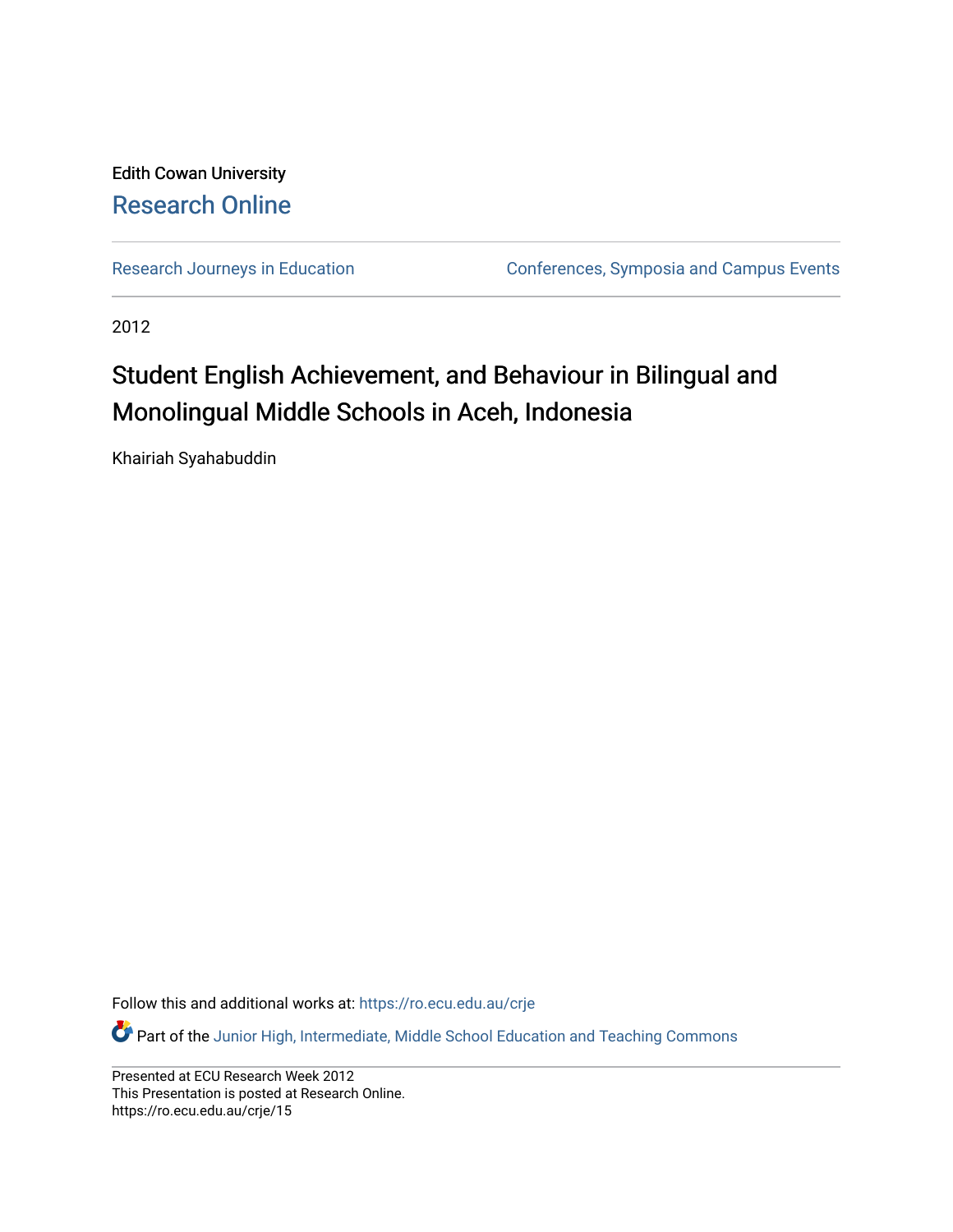

### Student English Achievement, and Behaviour in Bilingual and Monolingual Middle Schools in Aceh, Indonesia

Khairiah Syahabuddin August 19th, 2010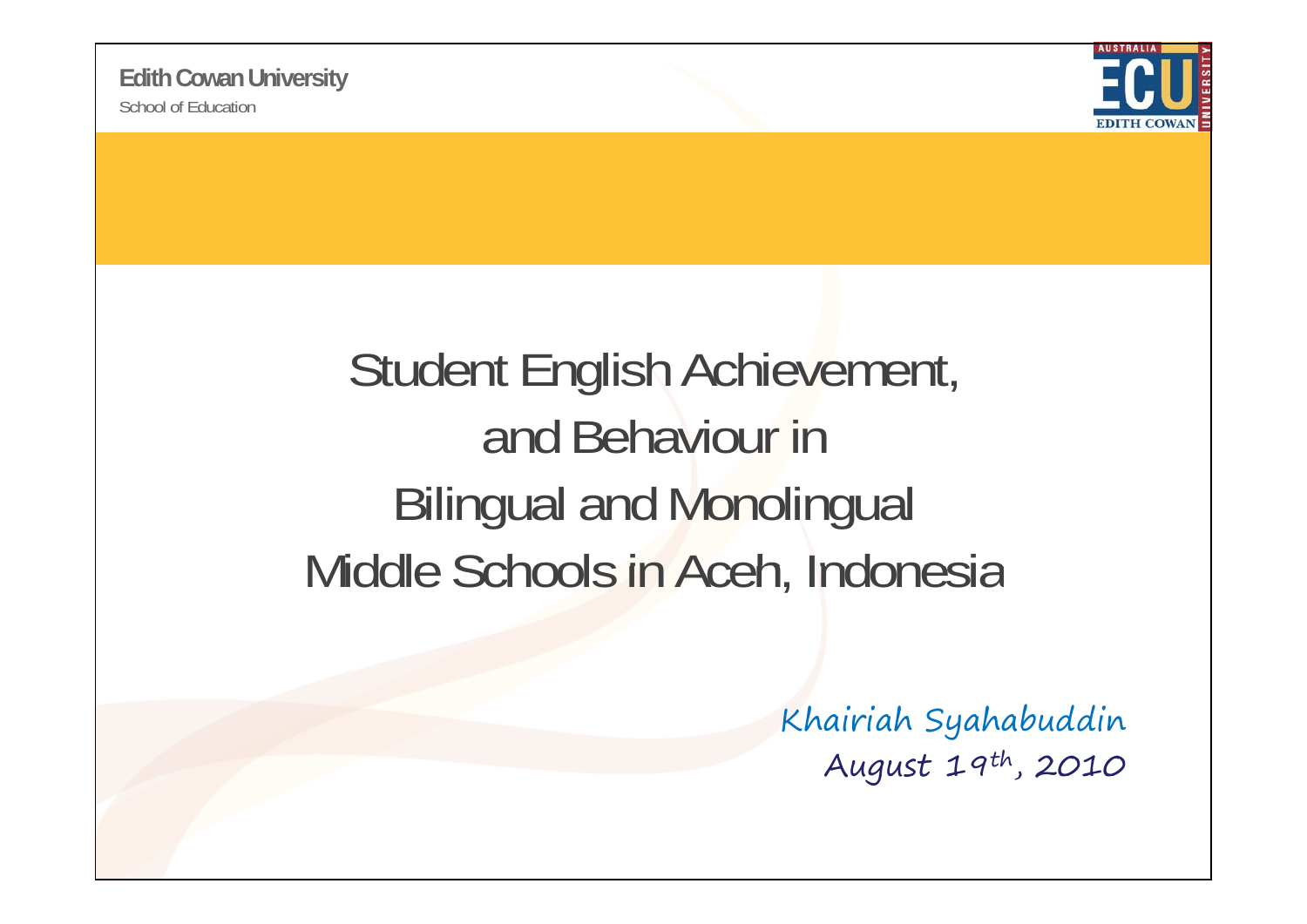

## Background/Rationale for the Study



- ٠ Tsunami in 2004
	- Reconstruction and rehabilitation in Aceh.
	- State schools run bilingual programs.

#### ٠ Assumption:

Bilingual students are better than monolingual students.

#### Ξ Aceh: unique province

- $\blacksquare$  1/33 provinces having 3 privileges: education, religion, and culture.
- No evidence/research on Bilinguals outperforming Monolingual, in Aceh context.
- $\blacksquare$  . Results to be offered to in order to be implemented.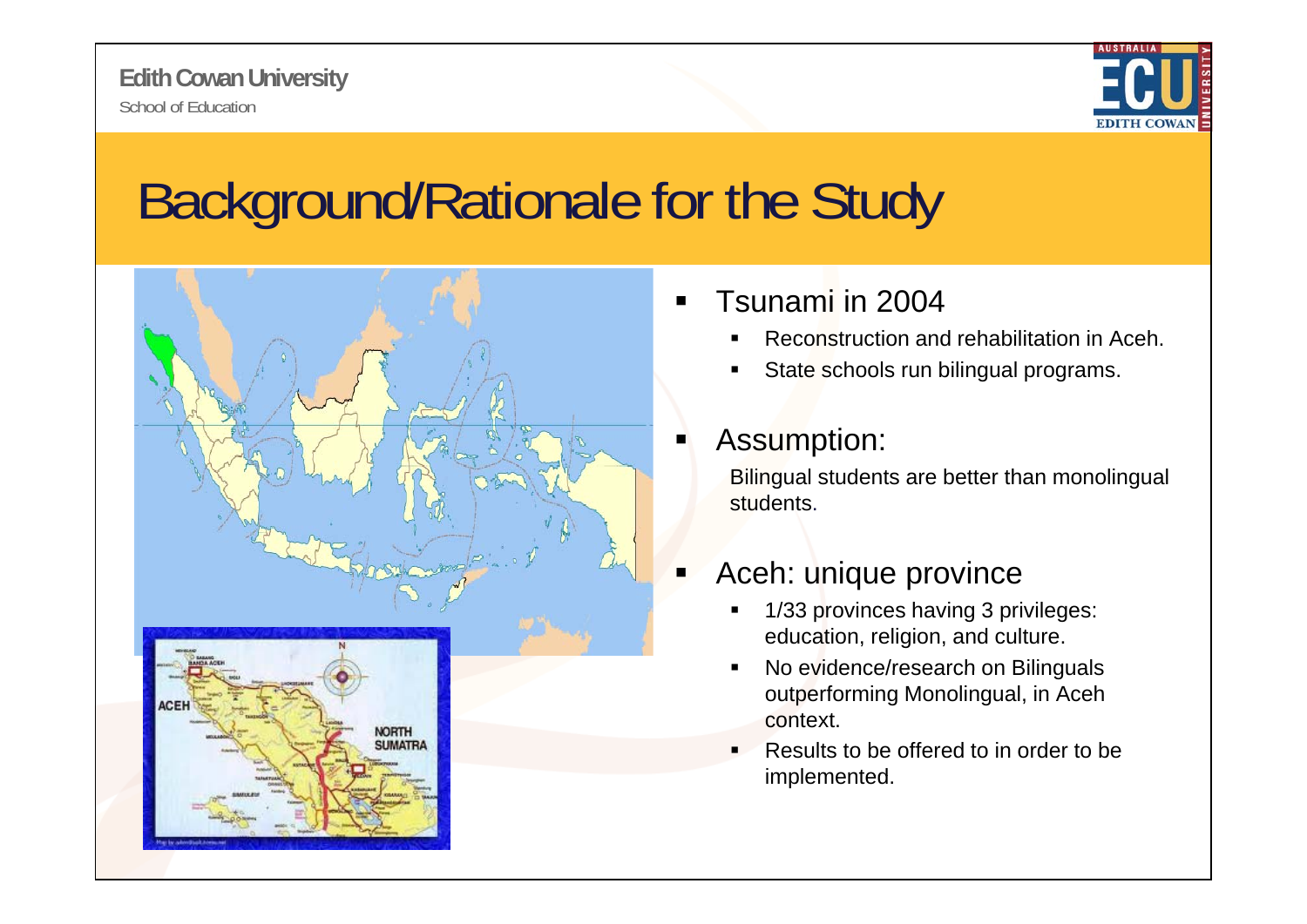

## Literature Review

- $\blacksquare$  Bilingualism, intelligence, cognitive and academic achievement
	- ۳ Bilingual children performed better than monolingual children on meta-linguistic tasks requiring high levels of control of processing (Bialystok, 1988).
	- Г Bilingual individual gains certain cognitive benefits that the monolingual individual might lack (Veii & Everatt, 2005).

#### Ξ Bilingualism and efficient language learning

۳ Bilingual students gained efficient language learning in acquiring an EFL (both general language proficiency) (Cenoz & Valencia, 1994; Swain et al., 1990)

### Bilingualism, and reading and writing

- ۳ Students' reading strategies were increased following metacognitive intervention (Swicegood, 1994)
- $\mathbf{r}$  Bilinguals had better metalinguistics awareness in reading and working memory (Ransdell et al., 2006)
- Bilingualism, and children's perceptions, attitudes and behaviours
	- ٠ Students expressed their bilingualism, literacy and identity positively (Martin & Stuart Smith, 1998).
	- ٠ Early immersion students outperformed late immersion students regarding academic outcomes, anxiety and attitudes (Muircheartaigh & Hickey, 2008).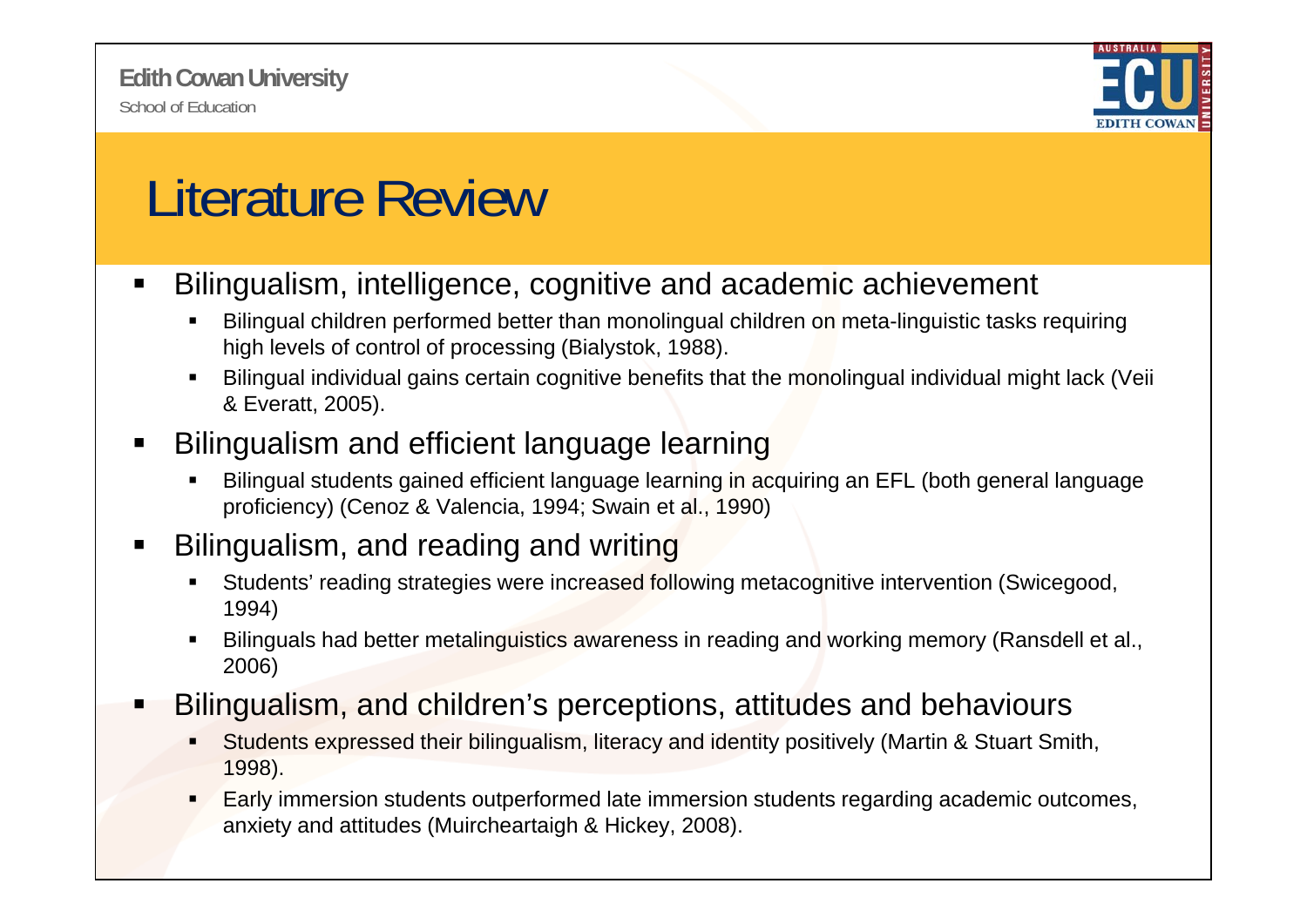

# Statement of purpose

### Three aims:

- 1. to investigate the achievements of first year middle school students (12-13 years old), in Banda Aceh (Indonesia), in English paragraph writing, English reading comprehension, and attitude and behaviour towards learning English, as dependent variables, in the context of differences in gender and school types (bilingual/monolingual).
- 2. to investigate the attitude and behaviour of the teaching staff and students regarding bilingual and monolingual schools on the students' ability in English.
- 3. to investigate the nature of bilingual/monolingual teaching in some of the secondary schools in Aceh, Indonesia.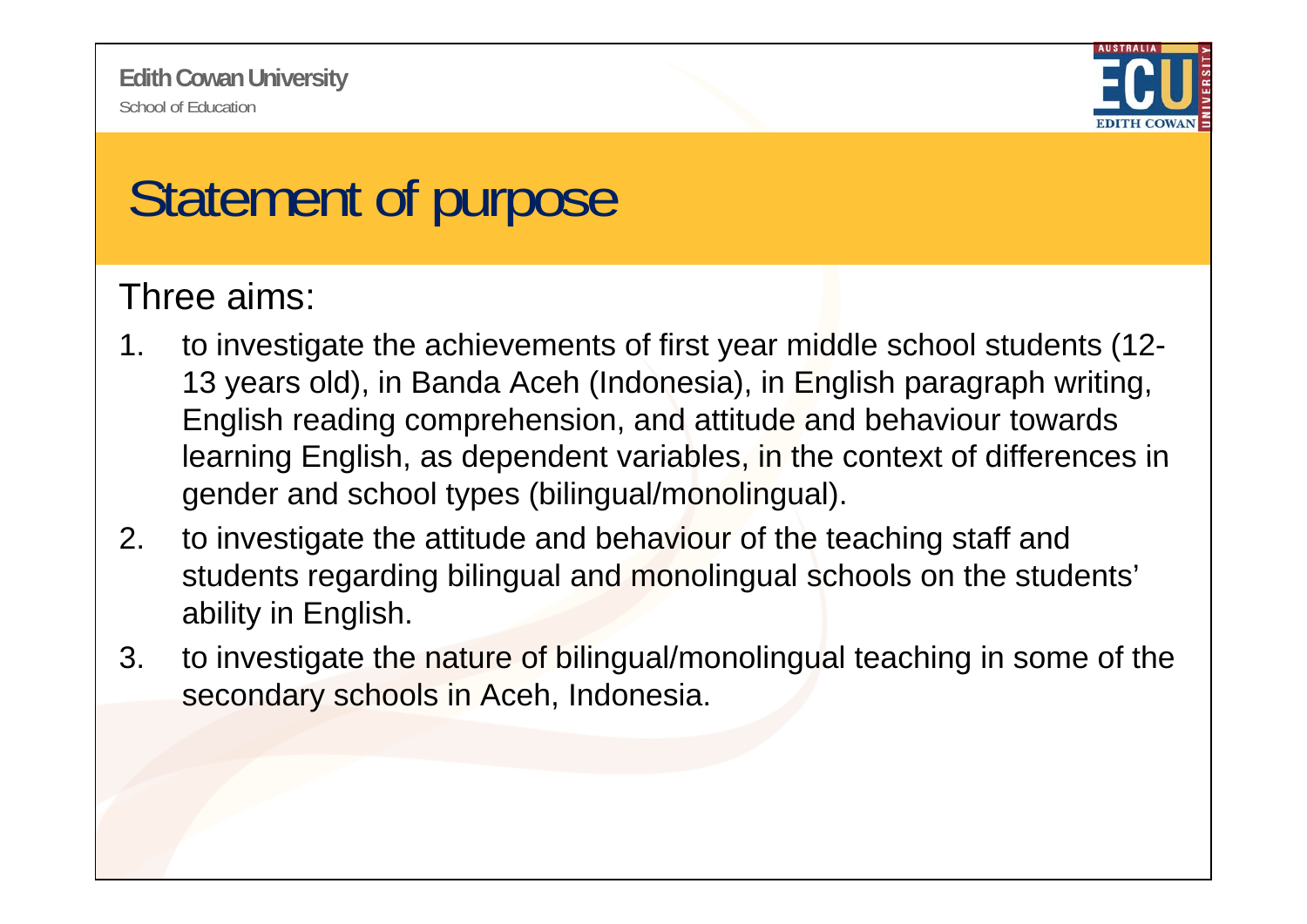

# Research Design

Mixed-Method design, with 3 parts:

### **Quasi-experiment**

- 2 groups (total N=780)
	- control: monolingual (N=386)
	- 'experimental' : bilingual (N=394)
- **Pre-test and post-test** 
	- **English Reading Comprehension**
	- English Writing
	- **Behaviour Questionnaire**
- **Qualitative Student & Teacher Interviews**
	- Bilingual: Students (N=5); Teachers (N=5)
	- Г Monolingual: Students (N=5); Teachers (N=5)

### Observation on the nature of bilingual/monolingual teachings

- involves the same teachers who participated in the interviews.
- . 2 groups: Bilingual teachers (N=5) and Monolingual teachers (N=5)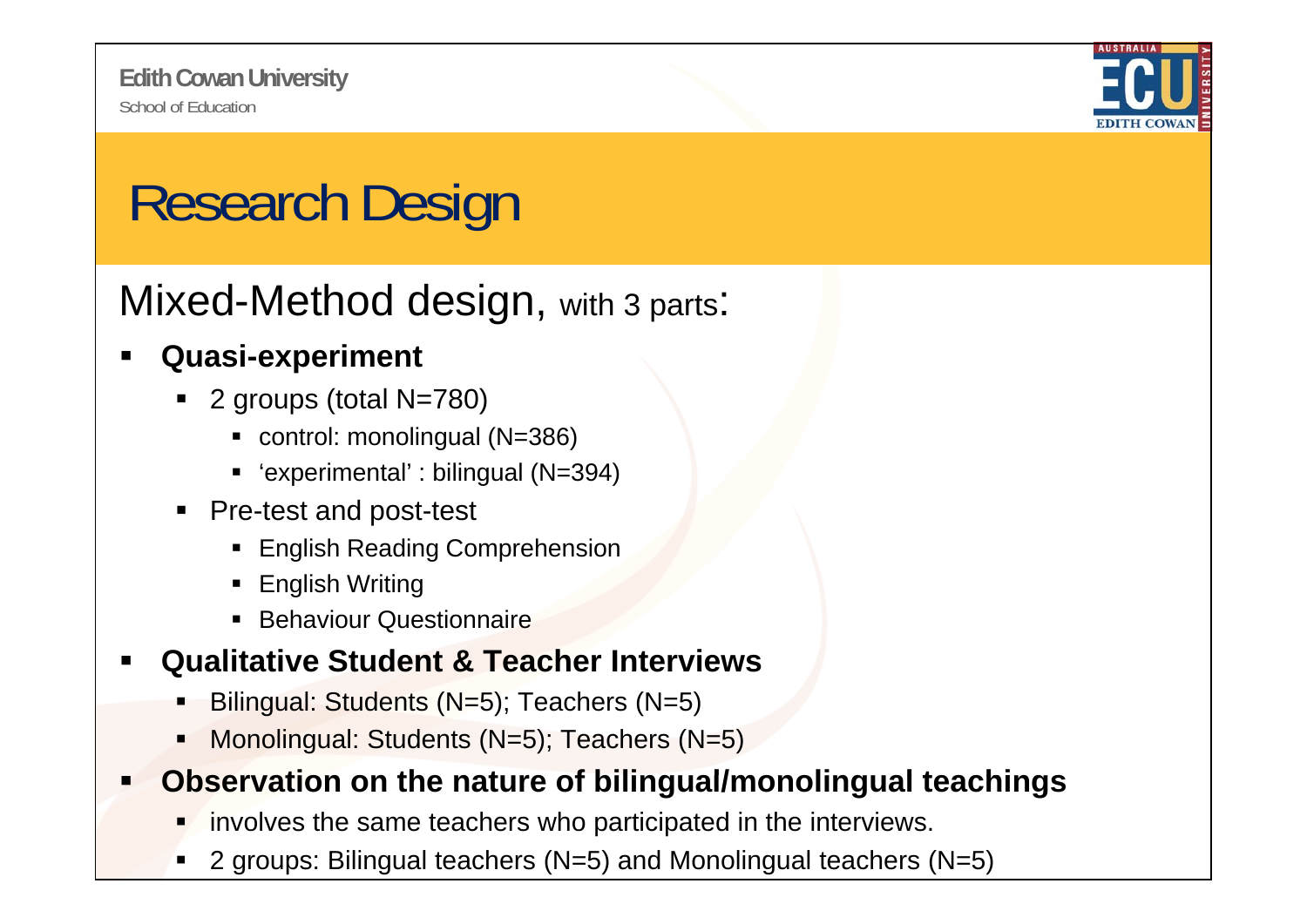

## Research Design (continued)

- The RUMM2030 computer program creates linear scales:
	- **Pre-test and post-test:** 
		- **English Reading Comprehension**
		- English Writing
		- **Behaviour Questionnaire**
	- Items designed to be conceptualised from easy-to-hard: easy, relatively easy, and difficult
- ٠ Repeated Measures ANOVA
	- **Experimental result of pre-test and post-test**
- $\blacksquare$ Miles and Huberman analytic induction method (1994)
	- Attitudes and Behaviour Interview Data for students
	- Г Attitudes and Behaviour Interview Data for teaching staff (teachers)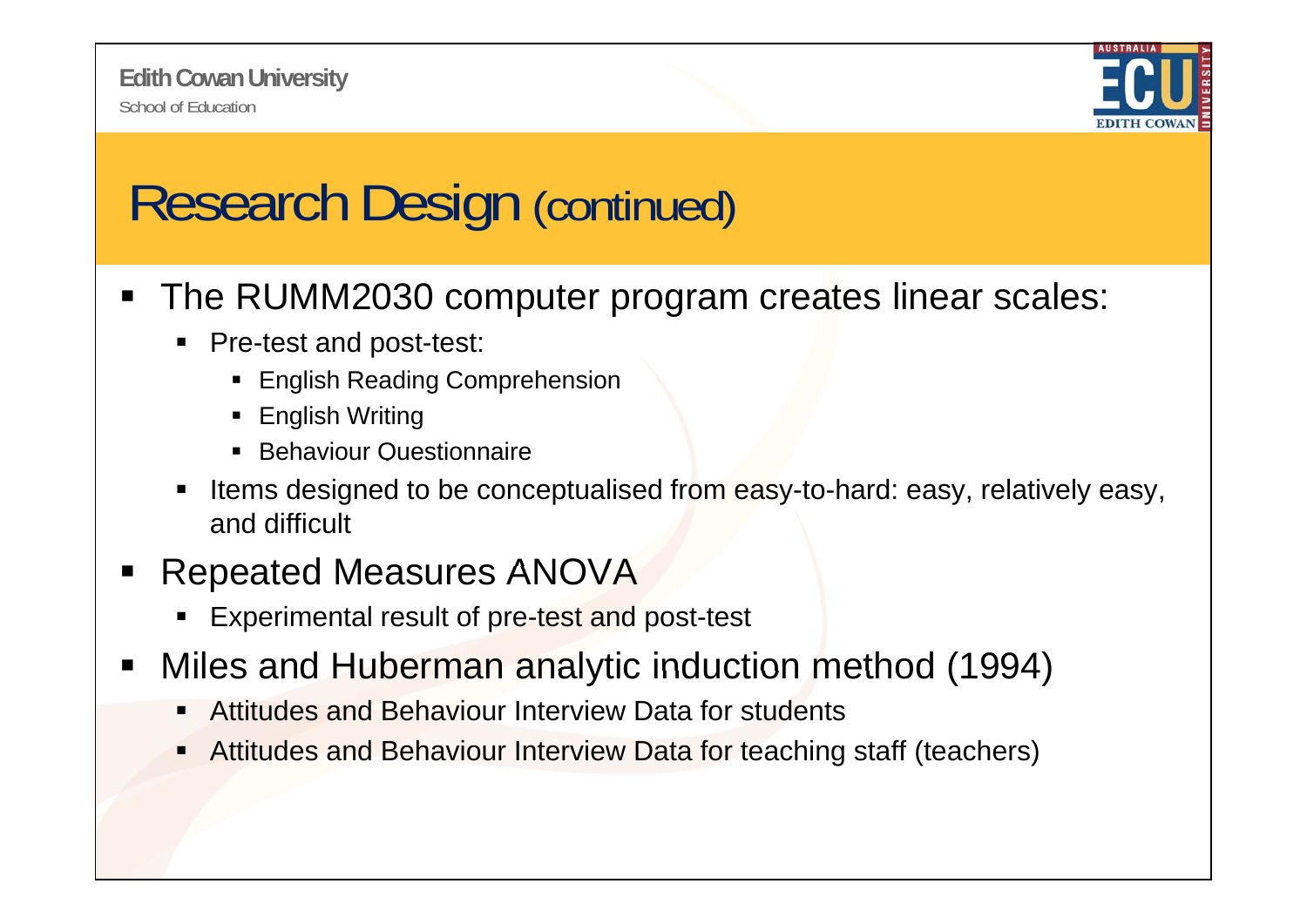

### Preliminary Results on Reading Comprehension

### **Rasch**:

- Overall fit: not ideal.
- Meaning: no good agreement about item difficulties along the scale but good agreement about students measure.

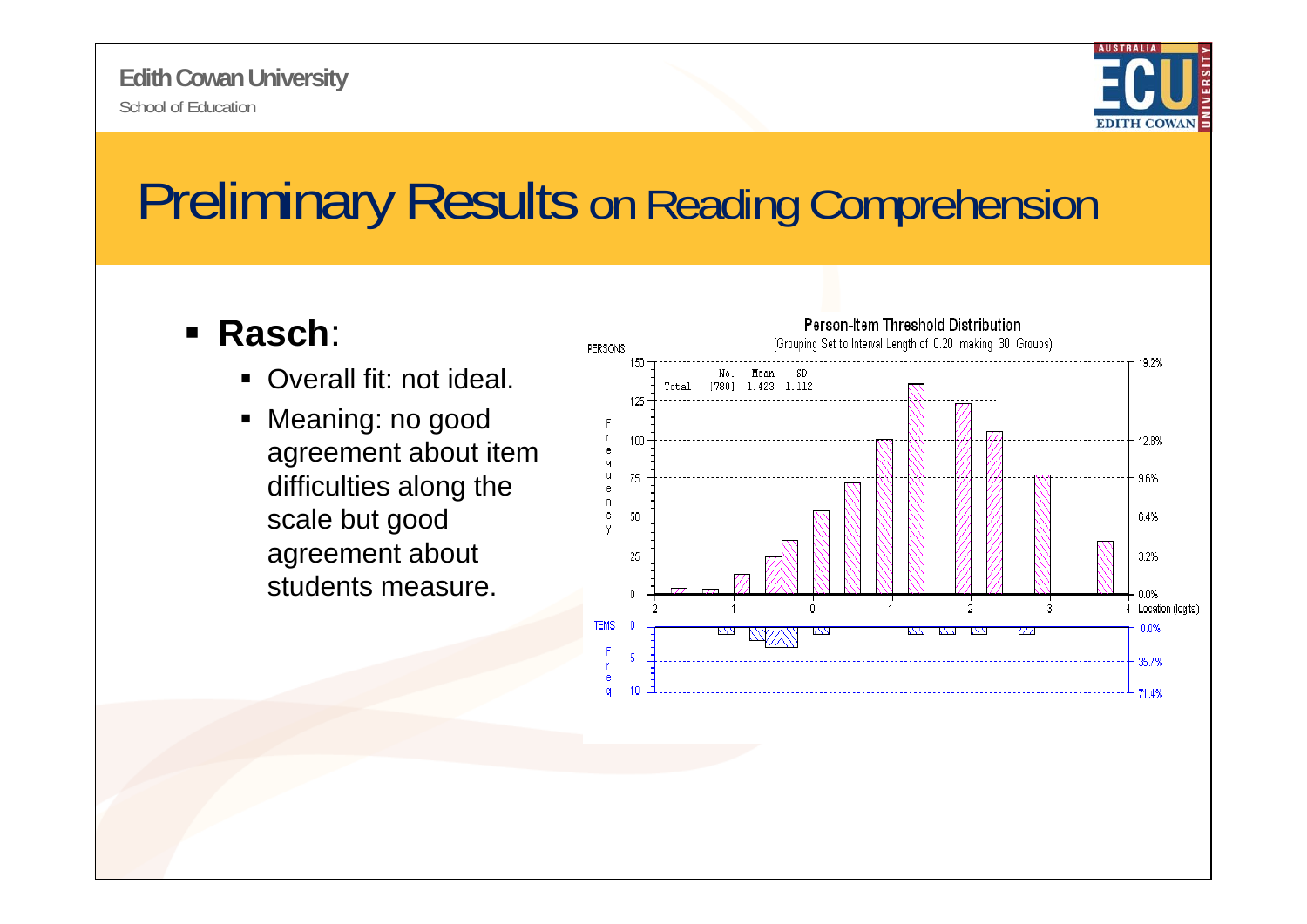

# **Preliminary Results on Reading Comprehension**

- **ANOVA: Pretest-Posttest on Bilingual** and **Monolingual**
	- **Bilingually-taught students** performed statistically significantly better than the monolingually-taught students on BOTH pretest and posttest.
	- $\blacksquare$  Main Effect with Lambda for time=0.986 and p=0.001
	- $\blacksquare$  No Interaction Effect with Lambda for groups=1.000 and  $p=0.678$



**ANOVA**: Pretest-Posttest

#### on **Gender**

**Female students performed** statistically significantly better than the male students on BOTH pretest and posttest.

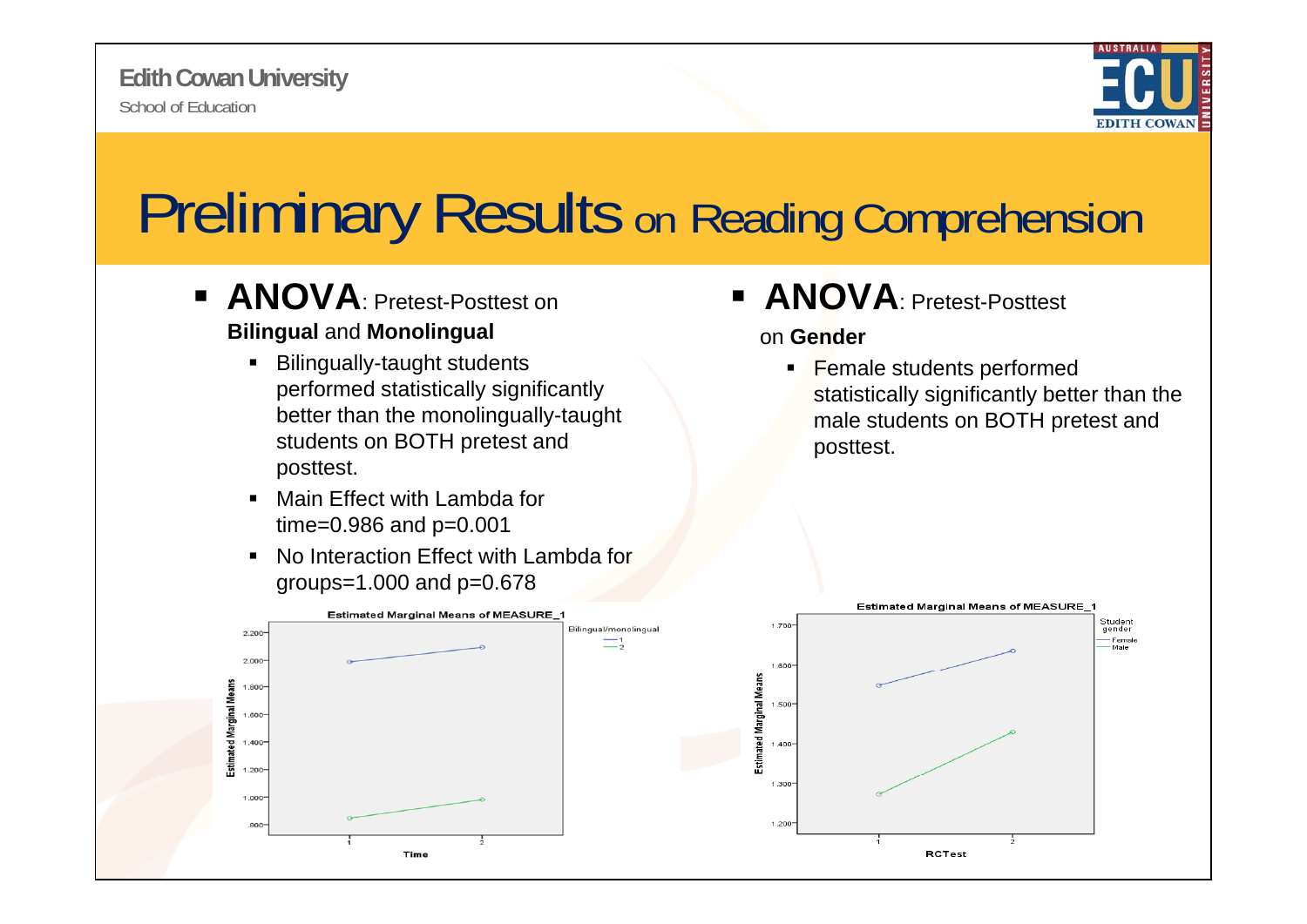

### Preliminary Results on Behaviour Questionnaire

#### $\blacksquare$ **Rasch**:

- Overall fit: good.
- **Meaning: good** agreement about item difficulties along the scale as well as good agreement about students measure.